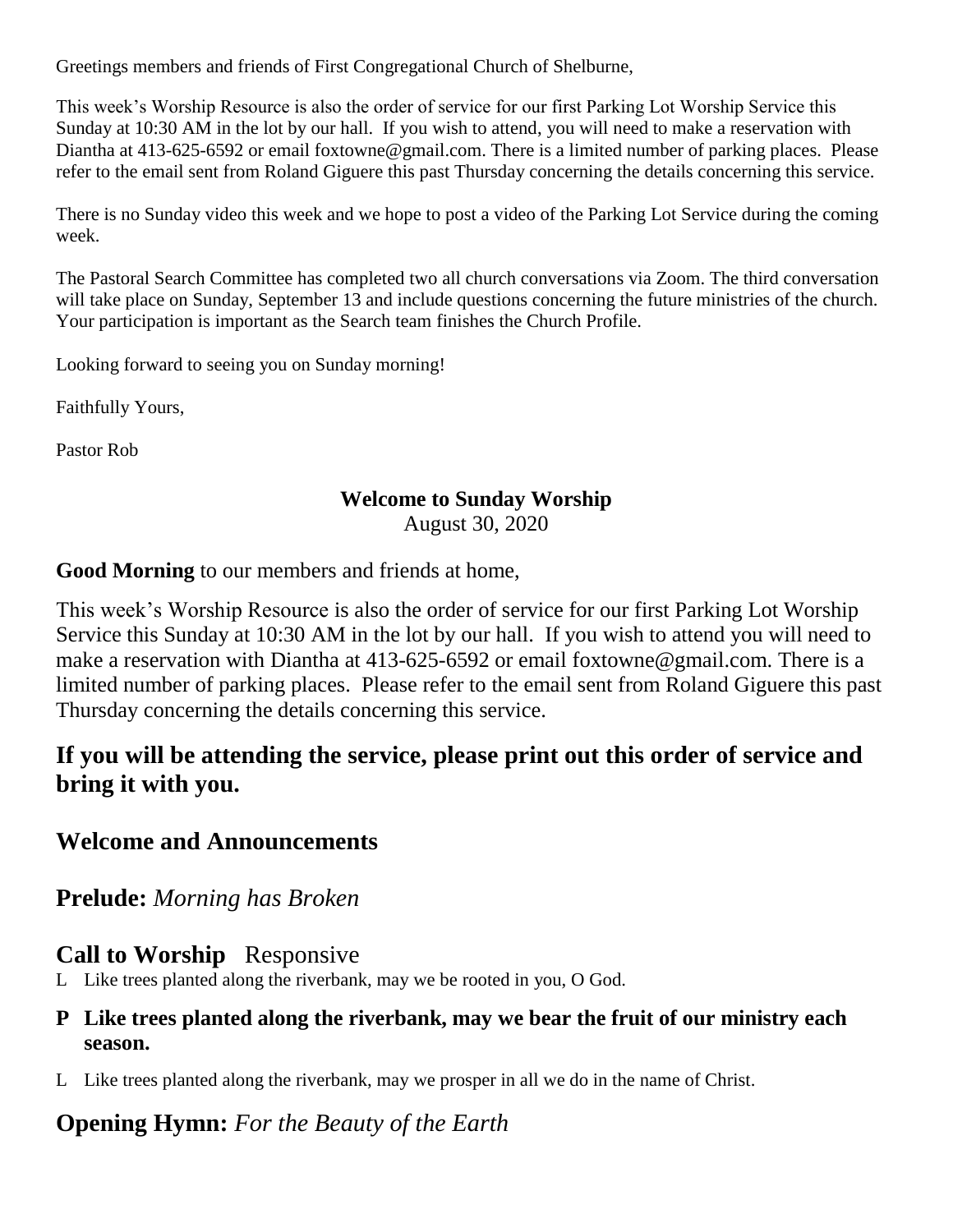#### **Unison Morning Prayer & the Lord's Prayer**

**Gracious God quieten our minds and still our hearts. For your ways of living in our day are all we seek. Strengthen our lives. Inspire our spirits for in your living waters flow endless grace. Hear our prayer as Jesus did teach, saying…***Our Father, who art in heaven, hallowed be thy name. Thy kingdom come, thy will be done, on earth as it is in heaven. Give us this day our daily bread and forgive us our debts as we forgive our debtors. And lead us not into temptation but deliver us from evil. For thine is the kingdom and the power and the glory forever. Amen.*

#### **Prayers of the People**

Today's prayers are all about hospitality and welcome reflected in the love of God and in our response to that love. Please include the following prayer requests:

Prayers for the family of Margaret "Peg" (Gould) Temple who passed away in July. Her family is having a graveside service on this Saturday in Shelburne. She grew up in town and is related to the Wheelers; her family was active in the Church here.

Prayers for those who are "stressed out". Those who feel so short-tempered lately; those struggling with aging parents; tired of being disconnected with their neighbors, clubs and activities due to COVID-19; and struggling with politics and race relations in the US.

Prayers for those who are unsure of the future - those awaiting medical tests, opinions and operations; those who are unsure about their employment; those missing friends and family; those concerned about "remote learning" and those concerned about "in-person learning".

Prayers for our government and community leaders who need to learn how to lead together - rather than how to lead us apart.

Prayers for the caregivers - the nurses, clergy, family members, and everyone who cares.

Prayers for the Search Committee who are working hard to look, think, ask and discern the future of our church.

Prayers for the family of Russell and Martha Davenport as they lay them both to rest this afternoon.

#### Let us come to God in prayer.

Gracious God, who in Jesus of Nazareth said, *"come unto me, all who are weary and heavy laden,* who said, "*let the children come unto me,"* who said, "*any who welcomes me, welcomes the one who sent me."* Who said, "*I have been sent to feed the hungry, clothe the naked, comfort the afflicted and bring cheer to the broken of heart*," We are most grateful, that you beckon to us, invite us, welcome us, into the one household of your love. That the weary and heavy laden may find your peace. That the children may experience your touch in their lives. That the hungry be feed, the naked clothed, the broken and afflicted comforted and healed. We are thankful that in Christ, we are granted such unconditional love and extravagant hospitality. From this household, O God, you have done great work. From this household, O God, you have done great work through this congregation. From generation to generation you have invited and welcomed those who have known you, and those who have just discovered you. Those who were weary and heavy laden, and those full of the joy of life. From this household, O God, your Spirit continues to touch, heal, inspire, impassion and ignite our hearts. Grant, O God, that as members of your house, that we may be channels of your peace. That we may beckon, invite and welcome, all who seek your peace and your healing, all who yearn to know you better and discover